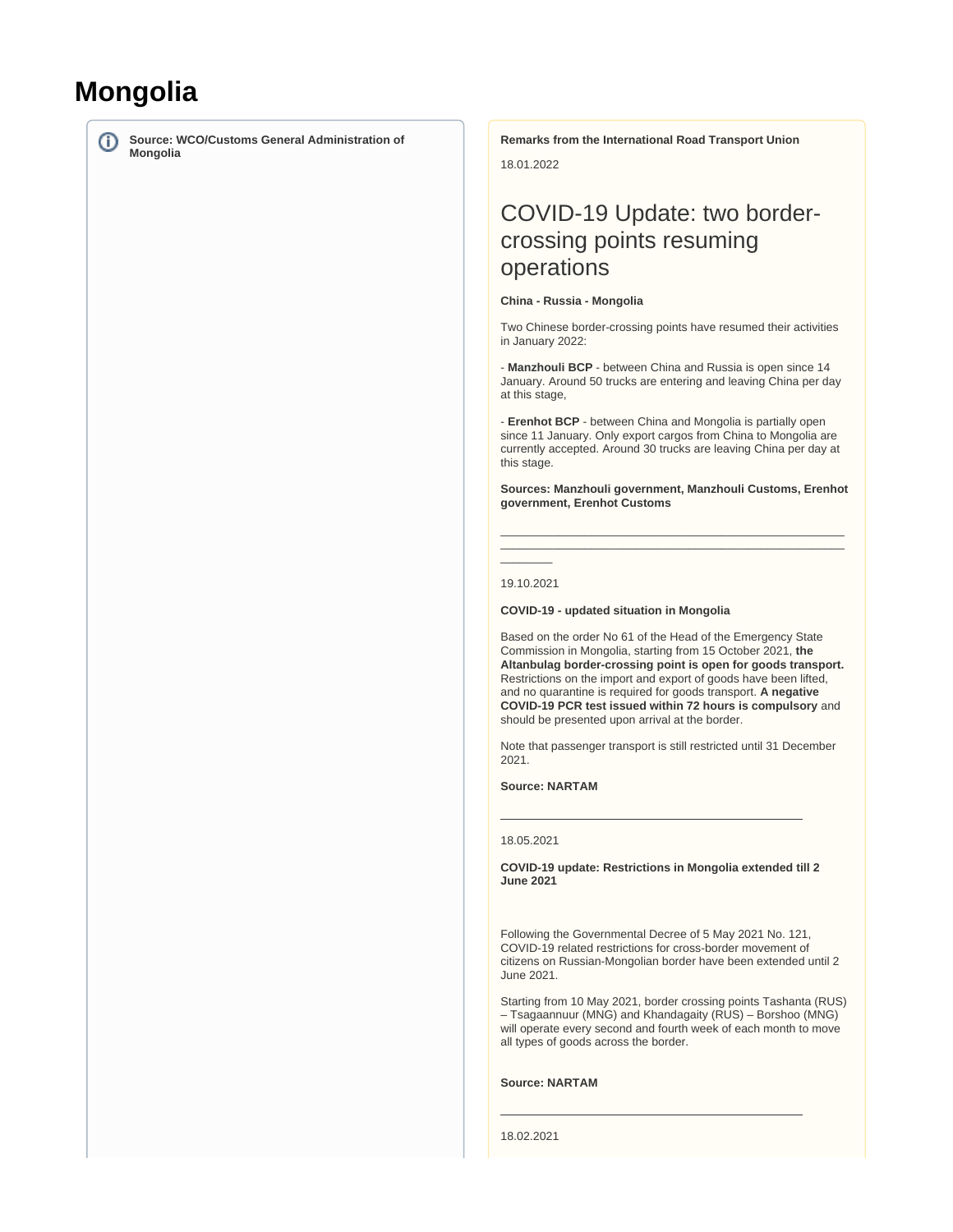26.03.2020

# **MEASURES TAKEN BY THE MONGOLIAN GOVERNMENT TO TACKLE THE SPREAD OF COVID-19 AND RESTRICT THE MOVEMENTS OF TRAVELLERS, CARGO AND MEANS OF TRANSPORT**

1. The Period of Cross-Country Enhanced Preparedness Actions against the Covid-19 pandemic was extended until 30 April 2020. In connection with announcement of the CrossCountry Enhanced Critical Preparedness Actions, educational institutions at all levels were temporarily closed and scheduled international flights and international railway passenger

movements were suspended.

2. The Mongolian Customs had established the Interim Operative Working Group and appoints immediate duty officers on a day-to-day basis to provide the State Emergency Commission with real-time data. The regional Customs administrations and Customs branch offices have been fully supplied with cleaning, sanitizing, disinfecting or sterilization materials.

3. Within the framework of best protection against the outbreak of coronavirus and prevention measures, cross-border movements are partially restricted and only importation and exportation of goods and means of transport are allowed.

4. Customs exanimations are carried out only after the goods and means of transport are properly decontaminated. The goods and means of transport

are delivered to the border and inland Customs under police escort. Mongolian drivers are isolated for 14 days. The foreign

drivers are also isolated until the cargo is unloaded and they return immediately under strict surveillance.

5. The Customs inspections are carried out in separate areas classified as red, orange and green. The Customs inspectors use full and half sets of personal protective cloths and equipment.

6. Limited number of special chartered flights are being arranged to locations outside Mongolia to bring Mongolian nationals back at their requests. The Mongolian nationals returning back and foreign nationals coming to Mongolia to reside in it permanently through the named ports are isolated for 14 days. Their accompanied and unaccompanied luggage is decontaminated and also kept under control for 14 days. Thereafter, the Customs carries out the necessary Customs inspections.

7. The Mongolian Customs translates into Mongolian the WCO updates and communique regarding the Coronavirus (COVID-19) outbreak as immediately as possible and disseminates them through its website.

### **Altanbulag border crossing point will start operating permanently**

By the decision of the Government of Mongolia, Altanbulag bordercrossing point will start operating permanently from **23 February, 2021** without any restriction on goods, except carriers are obliged to transfer semi-trailers to domestic transport operators at the customs control zone as usual.

From the same day, only fodder is permitted to be imported through Tsagaannuur( road border-crossing point) and Ereentsav (railway border-crossing point).

**Source: NARTAM** 

20.01.2021

**Covid-19 Update: Updated information on Mongolia**

By the Government Decree 8 from 13 January, 2021, freight traffic through Altanbulag border -crossing point is temporarily suspended until **01 February 2021.**

In order to prevent infection and reduce risk, from 01 February 2021, only food, medicine and medical supplies will be allowed through the Altanbulag BCP once a week. Foreign trucks loaded with above-mentioned goods are required to exchange semitrailers at the customs control zone to the Mongolian tractor. Exact working days regarding Altanbulag BCP, will be available in the forthcoming days. We will provide an update on that in the coming days.

# **Source: NARTAM**

#### 12.01.2021

#### **Coronavirus (COVID 19) outbreak: Updated information on Mongolia**

By the Decree 172 from the Government of Mongolia, freight traffic through Altanbulag BCP /all other road border crossing points with Russian Federation/ was temporarily suspended until 18 January, 2021.

Due to the current pandemic situation, it is unclear whether freight traffic through Altanbulag BCP will start operating from 18 January, 2021.

**Therefore, transport operators are NOT advised to start transportation to Mongolia until further notice from the Government of Mongolia.**

**Source: NARTAM**

# 23.11.2020

Based on the Government decree 181 from 15 November, 2020, the Government of Mongolia prolonged level of disaster preparedness until 1 December 2020. In connection with the decision, local road, air and rail passenger transportation is temporarily suspended. Also, all level educational institutions are closed until 01 December, 2021.

Only state organizations are permitted to operate during this period.

**Source: NARTAM**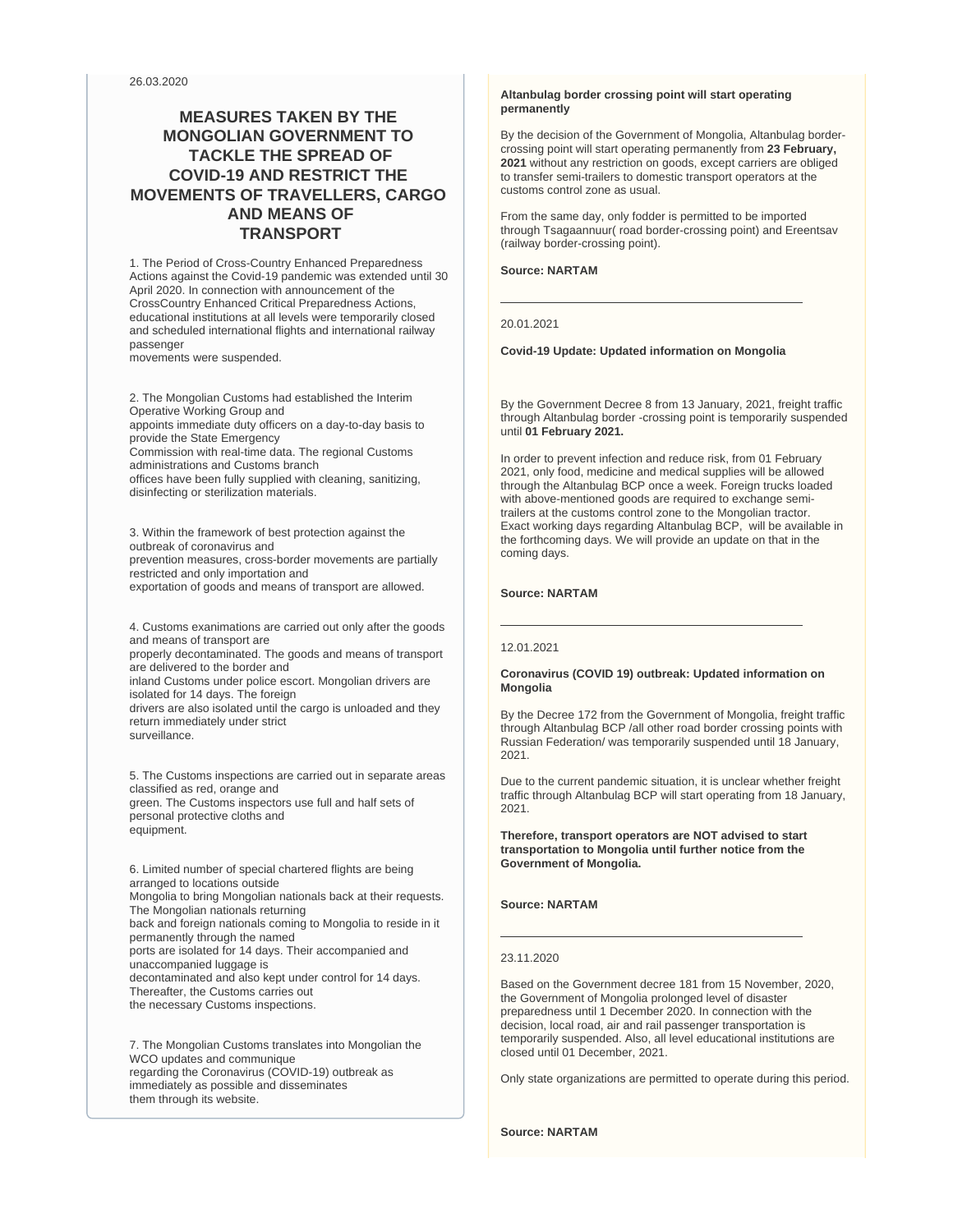Cross-border movements are partially restricted and only O) importation and exportation of goods and means of transport are allowed.

Customs examinations are carried out only after the goods and means of transport are properly decontaminated. The goods and means of transport are delivered to the border and inland Customs under police escort. Mongolian drivers are isolated for 14 days. The foreign drivers are also isolated until the cargo is unloaded and they return immediately under strict surveillance.

The Customs inspections are carried out in separate areas classified as red, orange and green. The Customs inspectors use full and half sets of personal protective cloths and equipment. Source: Customs General Administration of Mongolia (as posted on WCO website)

Coal export through Khangi border checkpoint resumed from 31 March.

Gashuunsukhait border checkpoint was re-opened on 23 March to restore the coal export. By resuming operation of Khangi border checkpoint, now coal export is being made through four border crossings – Zamyn-Uud, Khangi, Gashuunsukhait and Shiveekhuren. Source: MONTSAME (State-owned news agency) [https://montsame.mn/en/read](https://montsame.mn/en/read/220647) [/220647](https://montsame.mn/en/read/220647); <https://montsame.mn/en/read/220485>

#### 11.11.2020

According to the decision of the Government of Mongolia, all road border crossing points with Russian Federation will be closed until 18 January 2021 with effect from 16 November 2020.

Tsagaanuur (Tashanta) border-crossing point is closed from 2<sup>nd</sup> till 23<sup>th</sup>November. It will resume its work starting from 24<sup>th</sup> November and will be open on  $2^{nd}$  and  $4^{th}$  weeks of each month for import of oil products only.

# **Source: NARTAM**

# 10.11.2020

The State Emergency Commission of Mongolia decided to lockdown Altanbulag BCP for two month with effect from 16 November. **Source: NARTAM** 

#### 06.11.2020

Following its 30th meeting held on 26 October 2020, the State Emergency Commission of Mongolia has extended a partial state of emergency until 31 December 2020.

#### **Are there any Restrictions in place?**

With effect from 01 December, 2020, freight vehicles approaching to Altanbulag BCP should unload goods at the BCP for transhipment, or cargos will be allowed for further transportation only if a driver or a tractor is replaced /by Mongolian driver or tractor/ at the territory of Altanbulag BCP.

#### **Traffic bans ?**

Tsagaanuur, Borshoo /MNG/ border crossing points are temporarily closed for goods and passenger transportation. Closure applies for 21 days starting from 02 November, 2020.

#### **Quarantine required?**

In case the driver or tractor is replaced, the original driver will stay in a designated accommodation in the territory of the Altanbulag BCP for a temporary period until the vehicle returns back to the BCP.

#### **Negative Covid-19 test to be presented ?**

In order to control and prevent from overseas epidemic importation, drivers of vehicles performing international road transport opérations are allowed to cross the Altanbulag, Tsagaannuur and Borshoo BCP's based on the PCR analyses performed no later than 72 hours before arrival in Mongolia.

#### **Source: NARTAM**

#### 06.10.2020

Following its 29th meeting on 14 September 2020, the State Emergency Commission of Mongolia extended the partial state of emergency until 31 October 2020.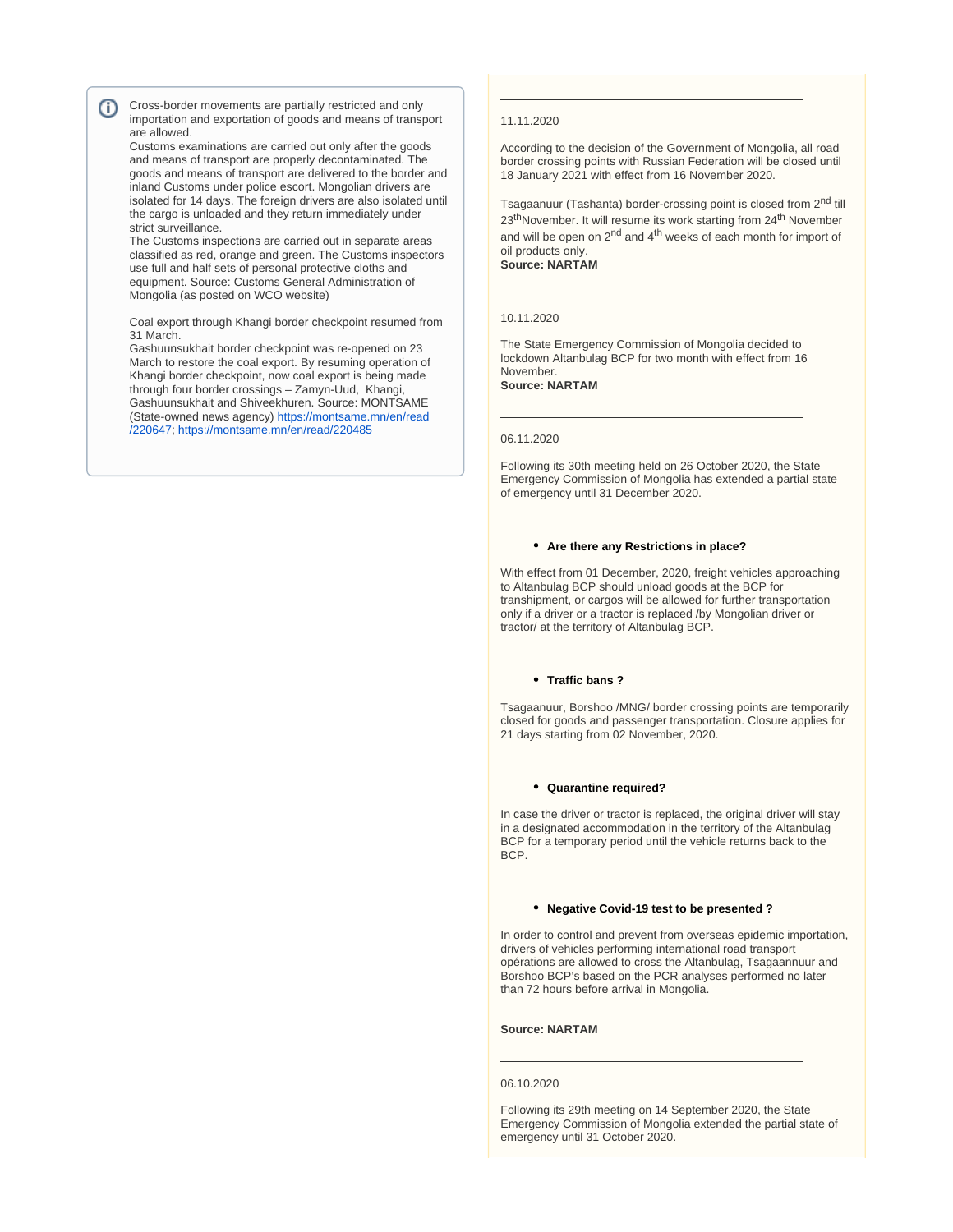Freight transport is exempt from restrictions, but all drivers of commercial vehicles are subject to mandatory health checks upon arrival at the border.

Previous measures taken in relation to freight transport remain in place.

On 25 September 2020, the Ministry of Road and Transport Development of Mongolia reported that foreign vehicles without the relevant permits will not be permitted to cross the border into Mongolia.

### **Source: NARTAM**

#### 10.07.2020

On 10 July, the Government of Mongolia extended the partial state of emergency **until 31 July**. All measures currently in force have been extended accordingly.

#### **Source: IRU Moscow office**

#### 17.06.2020

On 16 June, the Government of Mongolia extended the partial state of emergency **until 30 June 2020**; international road, air and rail passenger transport operations remain suspended until that date. Borders remain open for international goods transport operations. Domestic transport operations can operate as normal.

#### **Source: NARTAM**

#### 19.05.2020

On 19 May, the Ministry of Road and Transport Development of Mongolia confirmed that with effect from 25 May, the following vehicles will NOT be permitted to pass through the border crossing points of Mongolia:

- Foreign vehicles destined for China via Mongolia, without valid Chinese permits;
- Foreign vehicles not carrying one of the permits listed in the Intergovernmental Agreement on International Road **Transport**

#### **Source: NARTAM**

#### 04.05.2020

Following its 20<sup>th</sup> meeting held on 28 April 2020, the State Emergency Commission of Mongolia has extended a partial state of emergency until 31 May 2020.

In relation to this decision, international air, road and rail passenger transport is temporarily suspended until 31 May 2020. Freight transport is exempt from restrictions but all drivers of goods vehicles are subject to mandatory health checks upon arrival at the border. Previous measures taken in relation to freight transport coordination remain valid.

# **Source: NARTAM**

31.03.2020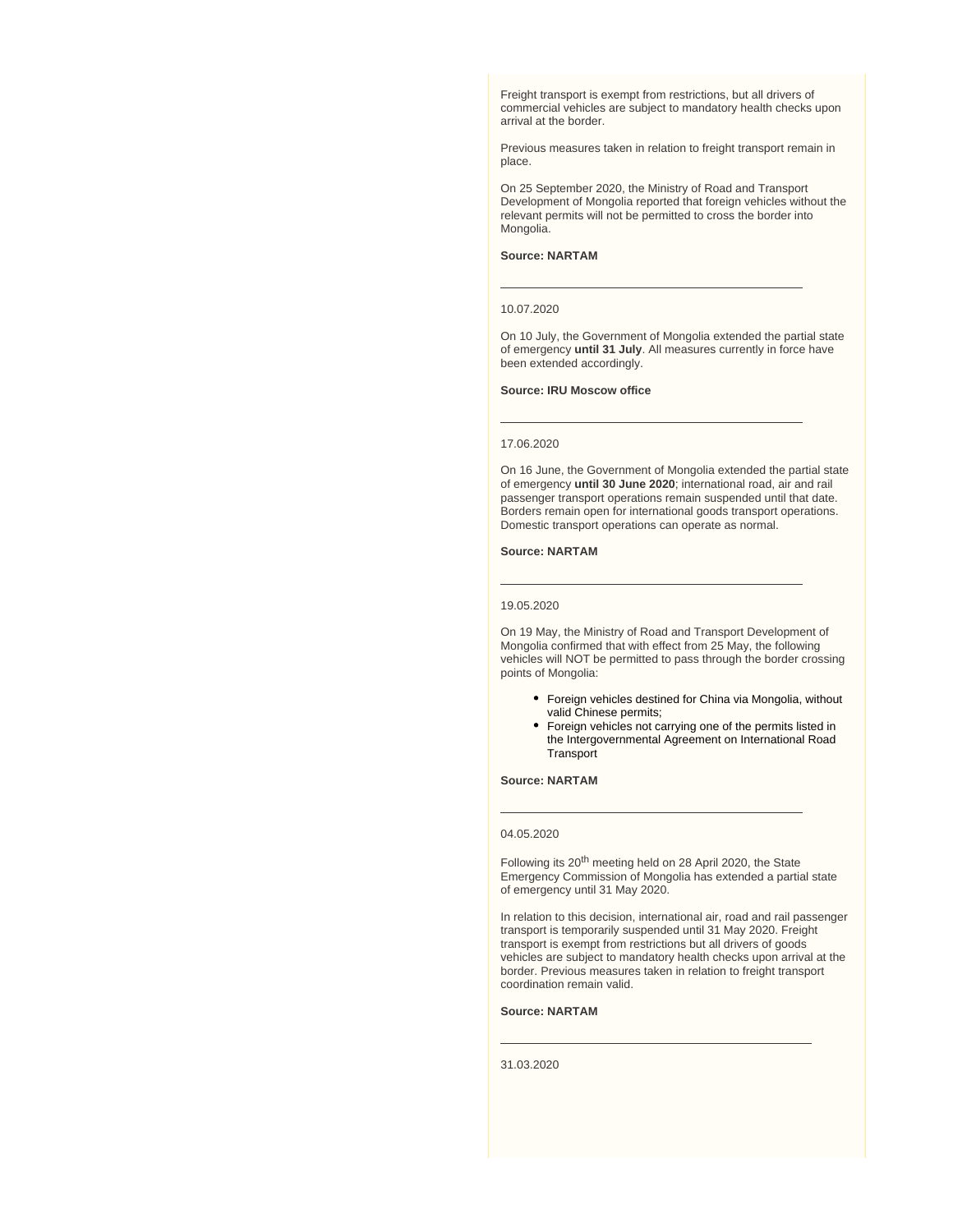Despite the fact that there are no restrictions imposed by the State Emergency Commission of Mongolia for trucks and goods crossing the Mongolian border, from 30.03.2020 foreign goods vehicles are only allowed to enter Mongolia through the border crossing points **A ltanbulag** and **Ulaanbaishint**. As an additional measure, foreign goods vehicles are escorted to the point of destination or exit of the country.

Therefore, foreign carriers are strongly advised not to enter Mongolia through other border crossing points, except for Altanbulag and Ulaanbaishint, pending clear instructions from competent authorities.

#### **Source: IRU Moscow office**

#### 24 March 2020

On 20 March 2020, the State Emergency Commission of Mongolia held its 13th meeting and has now imposed the following additional measures:

• The suspension period for international passenger transport (road, air traffic and rail) has been prolonged until 30 April 2020.

#### Please note:

- National bus, air and rail transport are still operating normally;
- All borders remain open for the flow of goods and truck drivers.

All foreign trucks with goods arriving at the border crossing point of Altanbulag are subject to disinfection, which will be organised on the spot by the authorities. If the final destination is Mongolia, trucks will then be escorted by the police to the customs control zone in Ulaanbaatar, in order to perform the customs clearance formalities and to enable the delivery of goods to the consignee. Upon completion of these procedures, foreign trucks are requested to return immediately to the border crossing point of Altanbulag, and then exit the country. If trucks are in transit, vehicles will be escorted by the police to the Zamiin-Uud border crossing point. Stops at urban areas along the road is not permitted.

#### **Source: NARTAM**

#### 20.03.2020

In relation to the prevention of the Coronavirus (COVID-19) pandemic, the Government of Mongolia is taking the following measures:

- The entry of foreign, third country citizens and stateless persons is prohibited, from 11 - 31 March, 2020;

- All international passenger air traffic and train movements are cancelled, from 10 - 28 March, 2020;

- National bus, air and rail transport are all operating normally;
- All borders remain open for the flow of goods and truck drivers.

Following its 12th meeting on 17 March 2020, the State Emergency Commission of Mongolia has introduced additional measures, which state that all foreign trucks with goods arriving at the border crossing point of Altanbulag are subject to disinfection, which will be organised on the spot by the authorities. Trucks will then be escorted by the police to the customs control zone in Ulaanbaatar, in order to perform the customs clearance formalities and to enable the delivery of goods to the consignee. Upon completion of these procedures, foreign trucks are requested to return immediately to the border crossing point of Altanbulag, and then exit the country. Please note that the new requirements are applicable to all foreign goods transport operators and trucks.